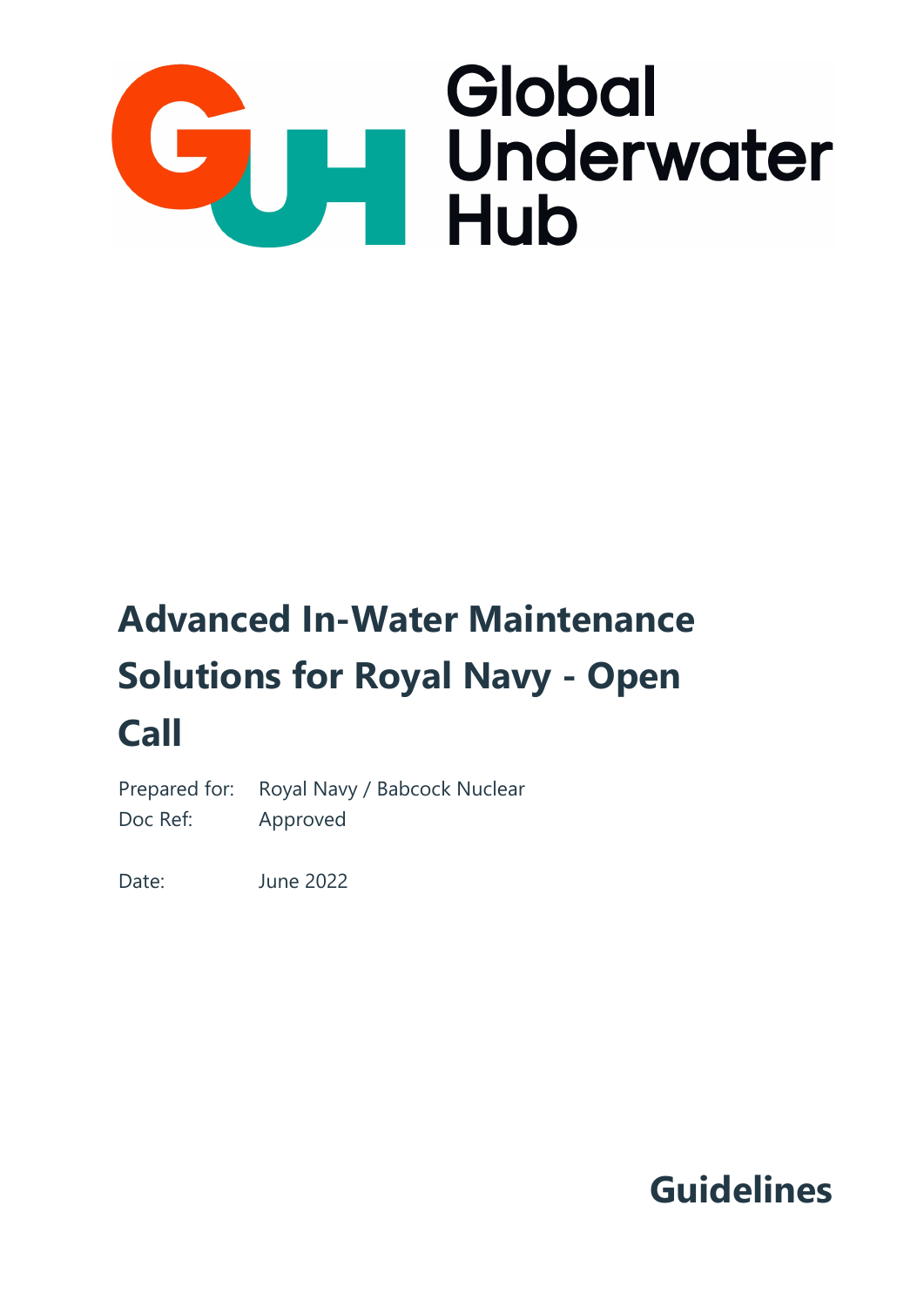

# **1.0 Overview**

# **1.1 Background**

The Royal Navy, Babcock Nuclear and the Global Underwater Hub have undertaken a joint initiative aimed at identifying technologies and techniques practiced in offshore environments such as oil & gas and offshore renewables that can be transferred to the defence sector. The Royal Navy has identified an opportunity to increase operational uptime of its assets and reduce drydocking periods through adoption or adaption of existing in-water inspection, maintenance and repair practices used in other sectors.

The Royal Navy represents the largest single investment in equipment and support services across air, sea and land operations. With key activities including Type 31 Frigate Programme, maintaining the "Continuous At Sea Deterrence" and the "Dreadnought Submarine" programme, the UK is the third largest expenditure contributor to NATO.

Companies with an interest to work with the Royal Navy and Babcock Nuclear who are the Navy's preferred industrial partner, are being invited to take part in 'Open Calls' to showcase their inspection, maintenance and repair technologies that can be applied on in-water tanks, hull structures, pressure vessels and pipework to address strategic requirements across the fleet.

The programme will consist of three separately themed innovation calls with the particular topic details of each 'Open Call' detailed in the Call Technical Overview.

Companies that are successful and meet the requirements will have the opportunity to work closely with Royal Navy & Babcock Nuclear to qualify and deploy their technology to maximise the effectiveness of in-water engineering and maintenance operations.

# **1.2 Process**

The process for each call is outlined below

## **Stage 1 Initial Application (nominal duration 1 month)**

- Call launch
- Applicant completes "Registration of Interest" on GUH website
- Deadline to submit "Expression of Interest" (EOI) Form (notionally 4 weeks from launch date)
- Royal Navy & Babcock & GUH Technical Review
- GUH respond to Applicant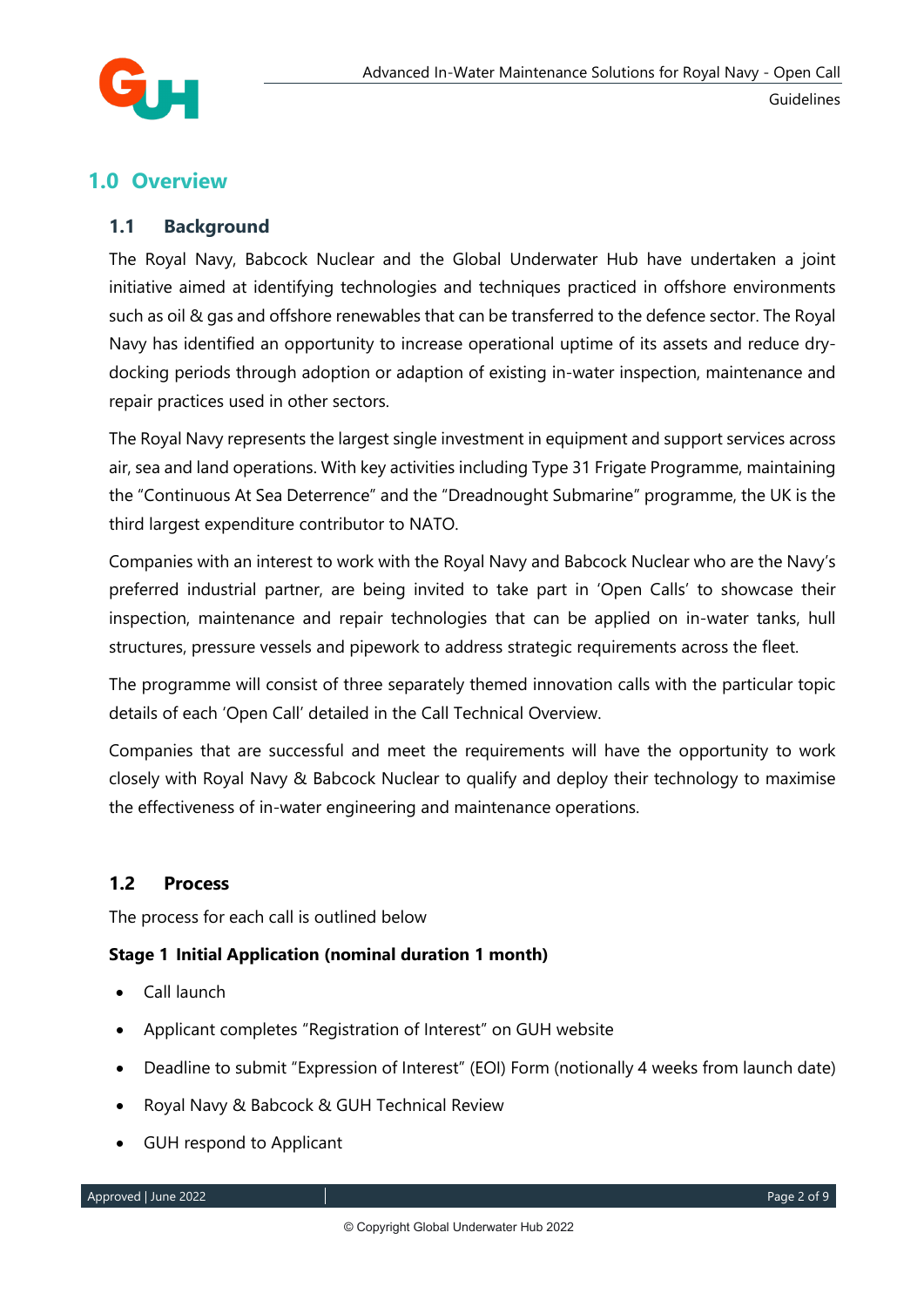

# **Stage 2 Full Submission (nominal duration 1 month)**

- Applicant submits Supplementary Information (SI) Form (notionally 2 weeks from GUH response)
- Royal Navy & Babcock & GUH Management Committee Review
- GUH respond to Applicant

## **Stage 3 Management Presentation (nominal duration 1 month)**

- Applicant presentation to Management Committee (tentatively at Faslane or alternate appropriate venue)
- GUH respond to Applicant
- Successful Applicant progress with Royal Navy & Babcock Nuclear

# **1.3 Schedule**

Key dates for each call will be detailed in the Call Technical Overview. The call launch dates are tentatively programmed as follows

- Call 1 June 2022
- Call 2 August / September 2022
- Call 3 August / September 2022

GUH reserves the right to reject submissions on the Call once key dates have passed.

# **1.4 Application Guidance**

Applicants will be required to submit the following details as the process progresses, as outlined in Section 2.

- Registration of Interest
- Expression of Interest
- Supplementary Information

Guideline Documents, the individual Call Overviews and Registration of Interest (per call) documentation is held on GUH website.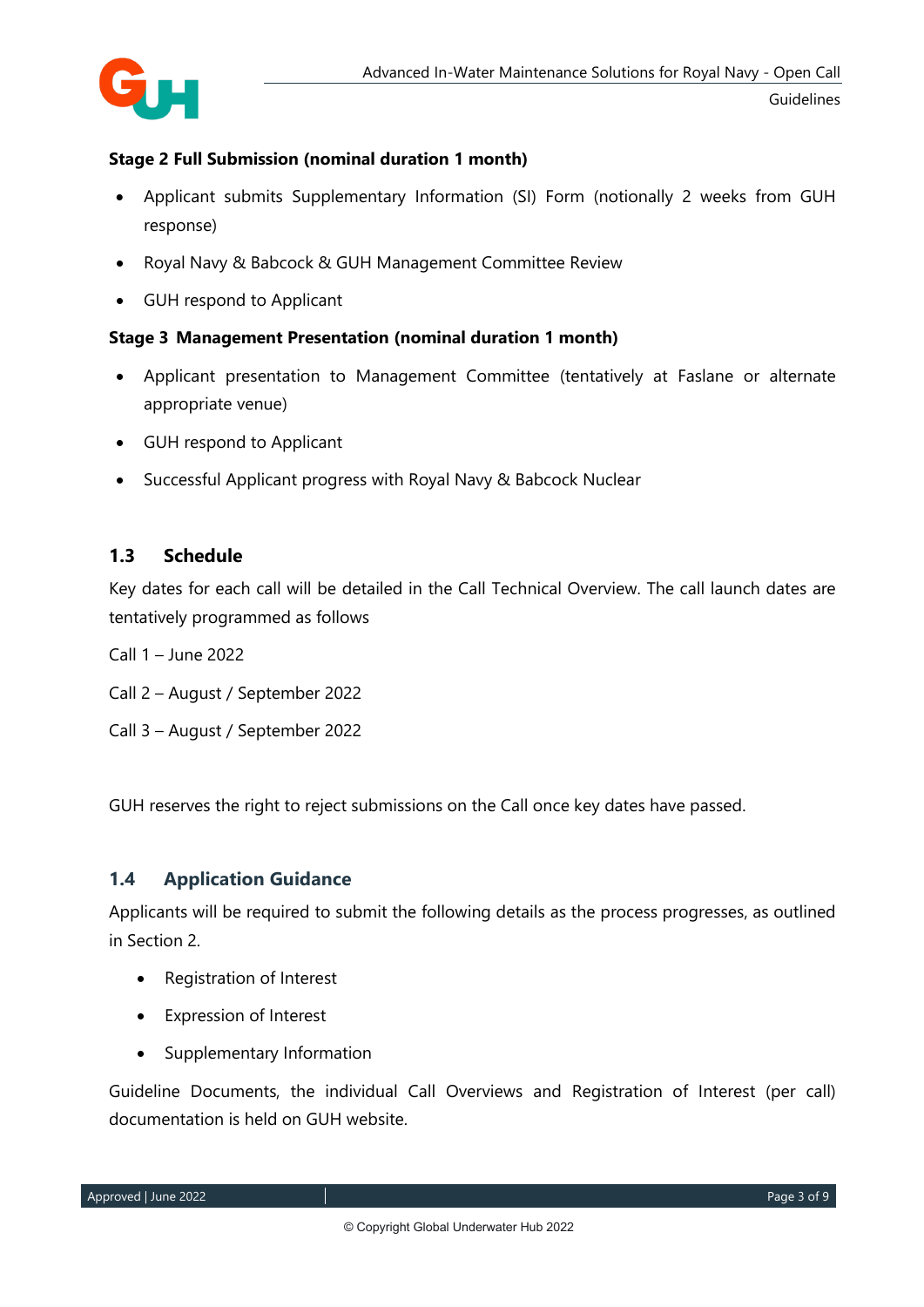

# **1.5 Assessment**

The assessment review process matches the three-stage submission process to ensure that offers are considered on technical, commercial, and strategic merit.

**Stage 1** technical review consisting of appropriate subject matter experts from Royal Navy and Babcock Nuclear to identify if applicant's offer merits further consideration.

**Stage 2** additional technical review plus inclusion of management representatives from Royal Navy and Babcock Nuclear to shortlist applicants for 'face to face' presentation.

**Stage 3** management presentation (virtual or physical) to determine whether applicant's technology offer can be considered for qualification or application on site.

# **1.6 Security & Eligibility**

Due to the classified nature of Ministry of Defence (MOD) assets, all image capturing equipment shall adhere to MOD accreditation and as a minimum basic Cyber Security. When procuring and commissioning new technology Babcock use the following points as guidance prior to entering MOD accreditation process:

- No wireless transmission of data (Bluetooth/WIFI disabled)
- Preferable encryption capability (AES256)
- Removeable media storage preferred to internal storage
- No requirement to connect to external servers for processing/updates
- Actively tried and tested industry established equipment
- Accreditations ISO9001, holder of Environmental Policy as a minimum, preferably ISO 14001
- Not from CSSA Countries to which Special Security Regulations Apply

There is a MOD requirement to register certain IT equipment via the DART process MOD accreditation policy NBCTM 74/18 refers. Accreditation is the formal assessment of an information system against its Information Assurance (IA) requirements, resulting in the acceptance of residual risks in the context of the business requirement. Accreditation is approved by the Defence Assurance and Information Security (DAIS) Team. Although not an exhaustive list, examples of systems that are likely to require accreditation are: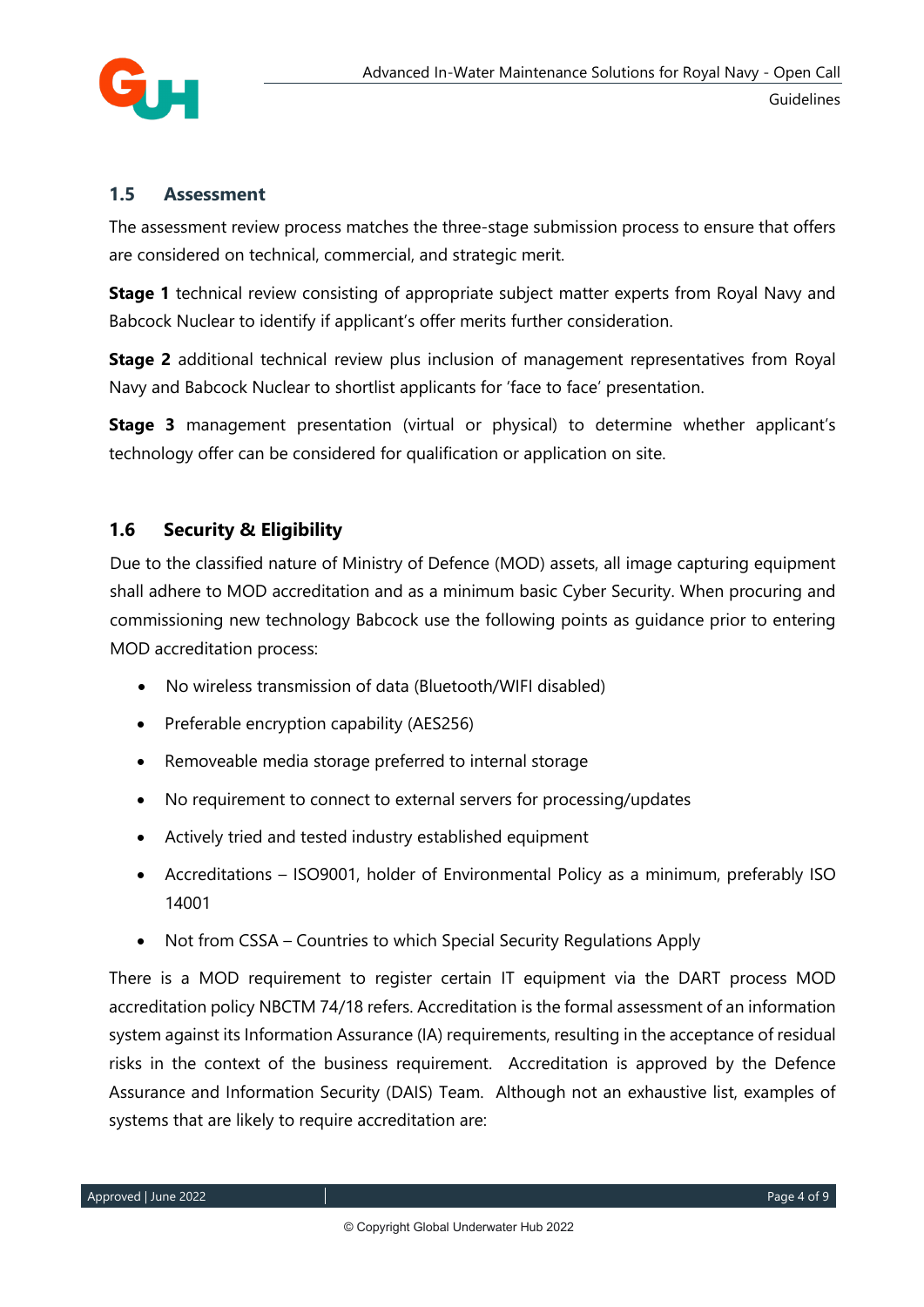

- Defence operational assets.
- Wide-area and local area networks.
- Standalone laptops and computers.

Further information will be provided as the innovation project progresses.

# **1.7 Confidentiality**

All details included in the Expression Of Interest (EOI) and Supplementary Information (SI) are treated confidentially within and between Royal Navy, Babcock Nuclear and The GUH. Note the review panel may include individuals not employed by the three organisations.

In the EOI and SI, you should provide details without disclosing any information you feel may impact intellectual property, is confidential or is commercially sensitive.

Any details supplied by Royal Navy or Babcock Nuclear are to be treated confidentially given the security-sensitive nature of the subject matter. The final stage(s) of the process may require representation at HM Naval Base Clyde which may include special conditions or approvals to be met prior to attendance.

Successful companies may be asked to complete a non-disclosure agreement, and this will be provided as necessary during the process.

# **1.8 Babcock Supplier Accreditation**

Babcock takes a risk-based approach to supplier onboarding including health and safety and credit-safe checks although there are certain criteria which must be met for all suppliers as follows:

- 1. Supplier must have Cyber Essentials or Cyber Essentials Plus or ISO equivalent
- 2. Supplier must not have any County Court Judgements
- 3. Supplier must be in a stable financial position
- 4. Supplier must have appropriate Quality, Health & Safety and Environmental Certification

Babcock contracts are placed using low, medium and high-risk terms and conditions with Future Maritime Support Programme (FMSP) mandated flow downs which vary depending on value and risk. These will be issued as discussions progress. Supplier onboarding is via JOSACR which is the joint supply chain accreditation system set up within the Aerospace and Defence Industry.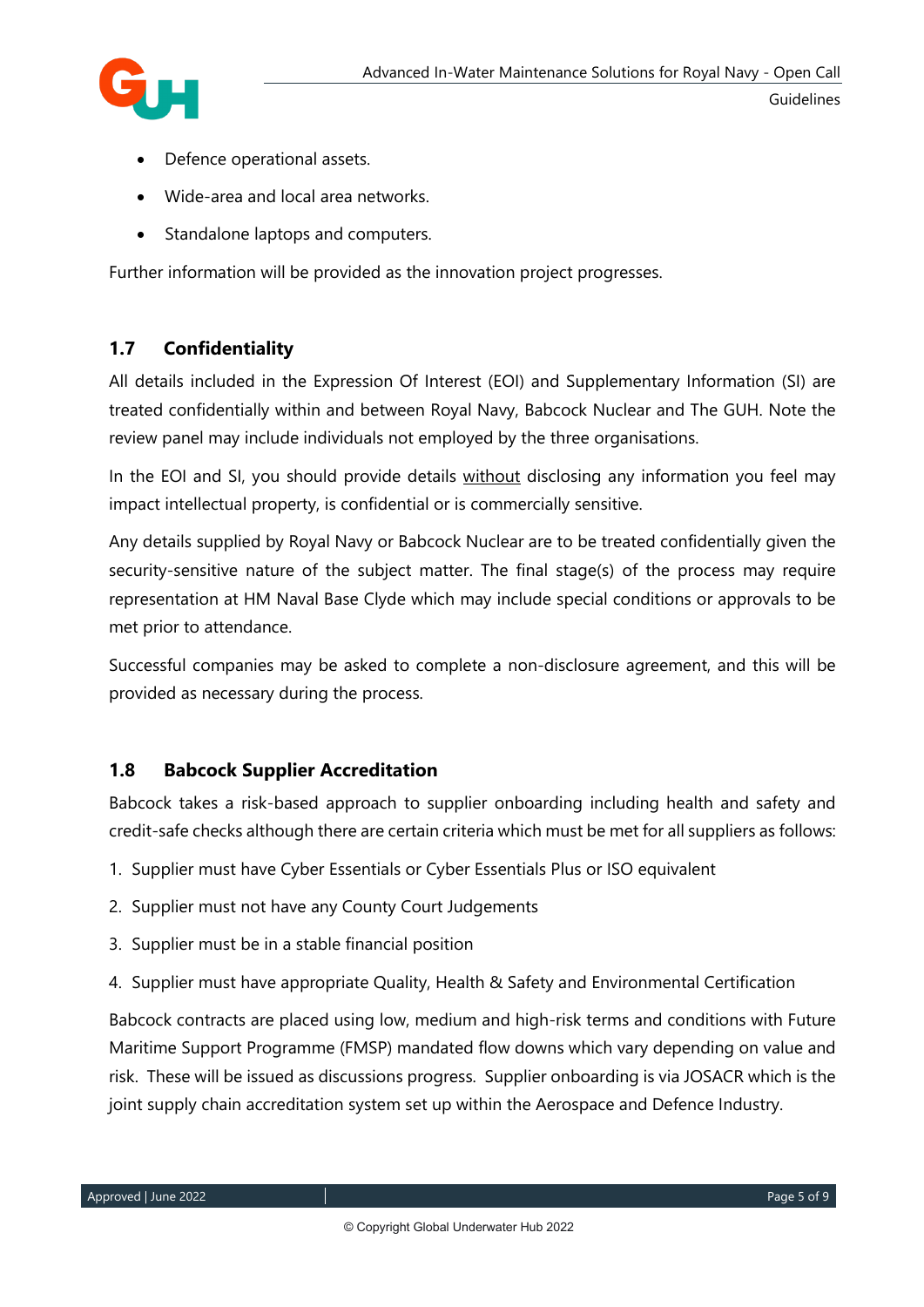

# **2.0 Application Templates**

# **2.1 Registration**

The registration process is the initiating step to capture companies who may respond to the Call via the Expression of Interest and allows engagement if required.

| Name of Organisation                       | <b>Contact Person</b> |  |
|--------------------------------------------|-----------------------|--|
| <b>Registered Office</b><br><b>Address</b> | <b>Position</b>       |  |
| Telephone                                  | Email                 |  |

# **2.2 Expression of Interest**

The Expression of Interest Form consists of two parts

Part 1 Organisation Background Information

Part 2 Offer Information

Completed forms to be returned to [innovation@theguh.co.uk](mailto:innovation@theguh.co.uk)

Keep text succinct, use bullet points

Applicant allowed to append up to five images / weblinks to support offer.

### **Part 1- Organisation Background Information**

| Name of Organisation                       | <b>Contact Person</b>       |  |
|--------------------------------------------|-----------------------------|--|
| <b>Registered Office</b><br><b>Address</b> | <b>Position</b>             |  |
| Post Code                                  | Email                       |  |
| Country                                    | Telephone                   |  |
| Year of Incorporation                      | Country of<br>incorporation |  |
| Other Office / Base<br>Locations           | Location/Regions<br>served  |  |
| Headcount (Perm +                          | <b>Annual Turnover</b>      |  |
| Temp, to nearest 10)                       | (approx.)                   |  |

Approved | June 2022 Page 6 of 9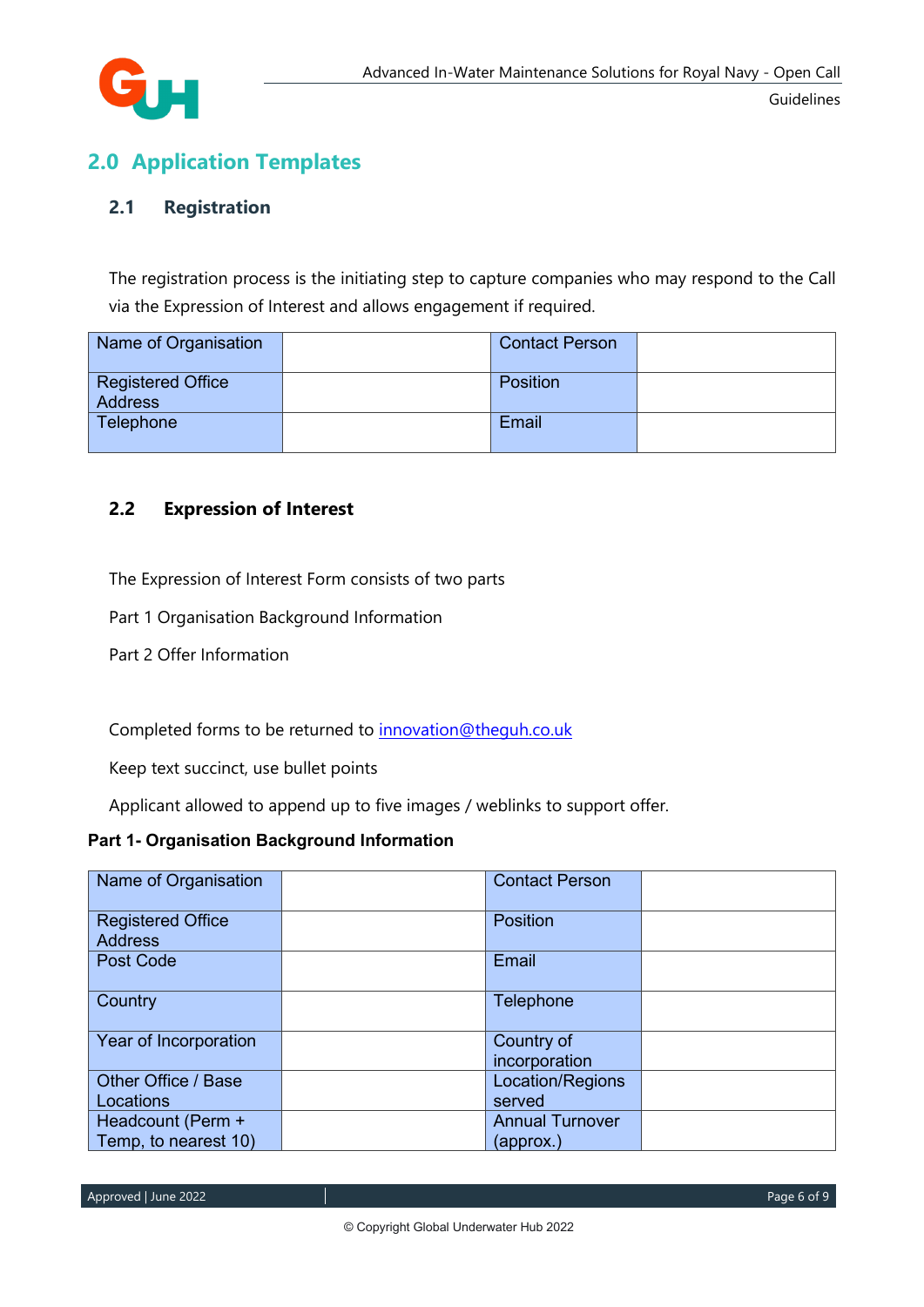

| <b>Core Capabilities</b> | Summarise the organisation's main activities, sectors &<br>product/service offering (max 100 words) |  |
|--------------------------|-----------------------------------------------------------------------------------------------------|--|
|                          | $\cdots$                                                                                            |  |
|                          | $\cdots$                                                                                            |  |
|                          | .                                                                                                   |  |

#### **Part 2 - Offer Information**

| Title                                           |                                                                                                                                                                                                          |
|-------------------------------------------------|----------------------------------------------------------------------------------------------------------------------------------------------------------------------------------------------------------|
| <b>Description</b>                              | Summary of the technology / solution to be offered. Has it been used<br>elsewhere and for what application, what would be required to adapt to<br>this application, if any. (max 150 words)<br>$\ddotsc$ |
|                                                 |                                                                                                                                                                                                          |
| Core Technology /<br><b>Solution Offering</b>   | Describe the core offering you bring; people, equipment, services<br>(max 100 words)                                                                                                                     |
|                                                 |                                                                                                                                                                                                          |
|                                                 |                                                                                                                                                                                                          |
| <b>Benefits</b>                                 | Describe the relative benefits the technology / solution offers (max 150<br>words)                                                                                                                       |
|                                                 |                                                                                                                                                                                                          |
|                                                 |                                                                                                                                                                                                          |
| <b>Support Requirements</b>                     | Outline the support required to deploy or develop (max 100 words)                                                                                                                                        |
|                                                 |                                                                                                                                                                                                          |
|                                                 |                                                                                                                                                                                                          |
| Proven Technologies / Solutions (if applicable) |                                                                                                                                                                                                          |
| <b>Track Record</b>                             | Outline relevant track record                                                                                                                                                                            |
|                                                 |                                                                                                                                                                                                          |
|                                                 | $\ddotsc$                                                                                                                                                                                                |
|                                                 |                                                                                                                                                                                                          |
| <b>Current applications</b>                     | Outline application areas e.g. sectors (wind, defence) & facilities /                                                                                                                                    |
|                                                 | equipment types                                                                                                                                                                                          |
|                                                 |                                                                                                                                                                                                          |
|                                                 |                                                                                                                                                                                                          |
| In-Development Technologies (if applicable)     |                                                                                                                                                                                                          |
| <b>Technology Readiness</b>                     | Outline current TRL and development status                                                                                                                                                               |
| Level & Status                                  |                                                                                                                                                                                                          |
|                                                 |                                                                                                                                                                                                          |
|                                                 |                                                                                                                                                                                                          |
| <b>Development Activities</b>                   | Outline key activities                                                                                                                                                                                   |
|                                                 |                                                                                                                                                                                                          |
|                                                 |                                                                                                                                                                                                          |
|                                                 |                                                                                                                                                                                                          |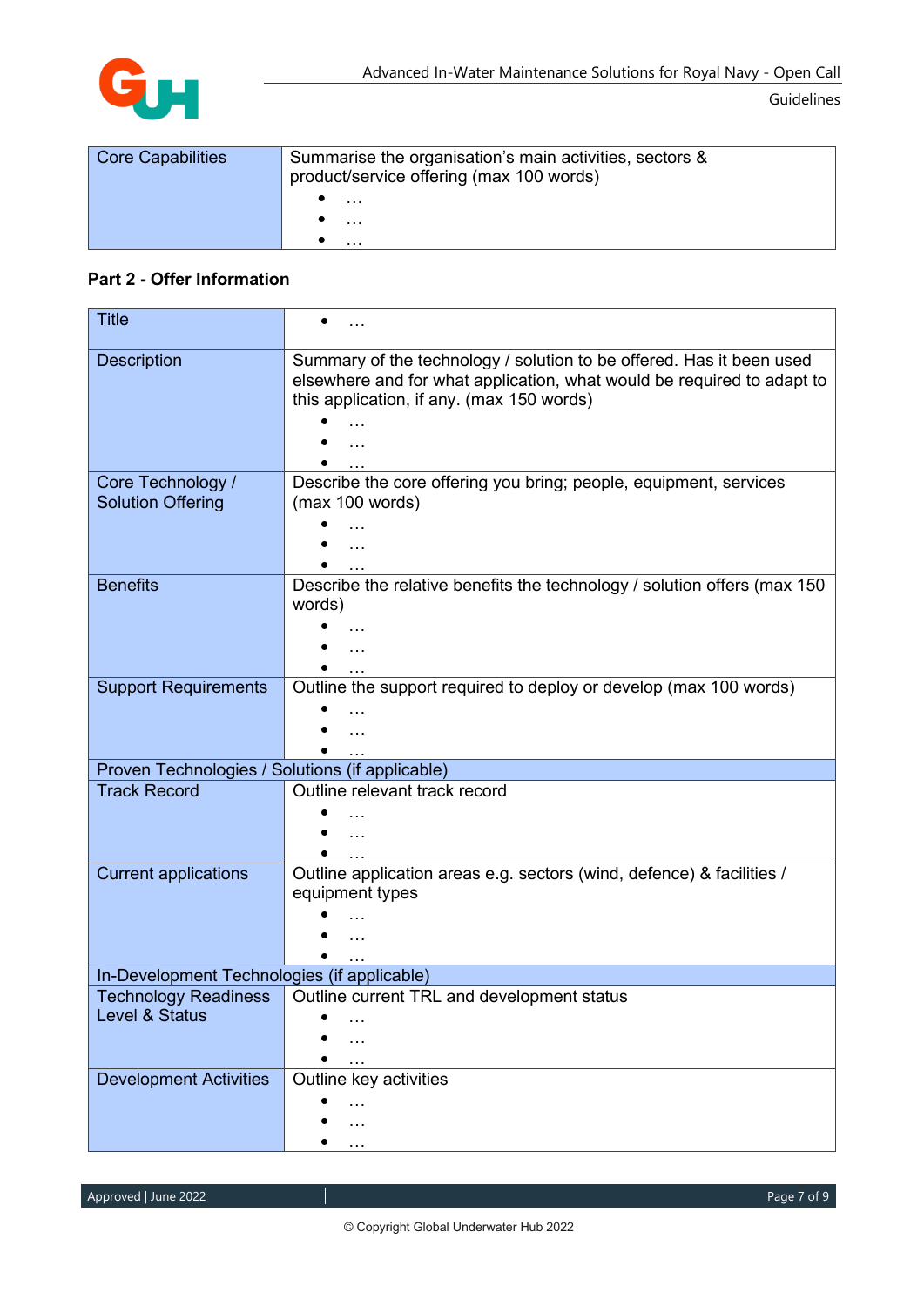

Guidelines

# **2.3 Supplementary Information**

The Supplementary Information (SI) Form consists of two parts

- Part 1 Organisation Background Information
- Part 2 Offer Information

# **Part 1 - Organisation Background Supplementary Information**

| <b>Proposed Contracting</b> |                                              |
|-----------------------------|----------------------------------------------|
|                             |                                              |
| <b>Company Entity</b>       |                                              |
| Ownership details           | Private Ltd Coy, public company, etc         |
|                             |                                              |
|                             |                                              |
| <b>Details of Parent</b>    | Name, Address, Ownership                     |
|                             |                                              |
| Company (if                 |                                              |
| applicable)                 |                                              |
| Outline why you wish        | Max 100 words.                               |
|                             |                                              |
| to work in defence          | $\cdots$                                     |
| sector                      |                                              |
|                             | $\cdots$                                     |
|                             | $\cdots$                                     |
| Company                     | Safety, Environmental, Security, People, etc |
|                             |                                              |
| Accreditations              | $\cdots$                                     |
|                             | $\cdots$                                     |
|                             |                                              |
|                             | $\cdots$                                     |

### **Part 2 - Offer Supplementary Information**

| <b>Qualification / Market Readiness</b> |                                                        |
|-----------------------------------------|--------------------------------------------------------|
| Detail the existing qualification       | Max 150 words                                          |
| credentials, include items fully,       |                                                        |
| partially or not qualified.             |                                                        |
|                                         |                                                        |
| Outline the key testing                 | Max 150 words                                          |
| requirements to achieve client          |                                                        |
| acceptance and qualification.           |                                                        |
|                                         |                                                        |
| Outline information / facilities        | Max 50 words                                           |
| required from RN/Babcock to             |                                                        |
| facilitate the testing and              | $\ldots$                                               |
| qualification                           |                                                        |
| Outline key potential                   | Max 50 words                                           |
| qualification risks                     | $\cdots$                                               |
|                                         | $\ddotsc$                                              |
|                                         | $\cdots$                                               |
| What is the indicative cost to          | <£250k, £250-500k, £500-1,000k, £1-3M, >£3M. Delete as |
| develop                                 | appropriate                                            |